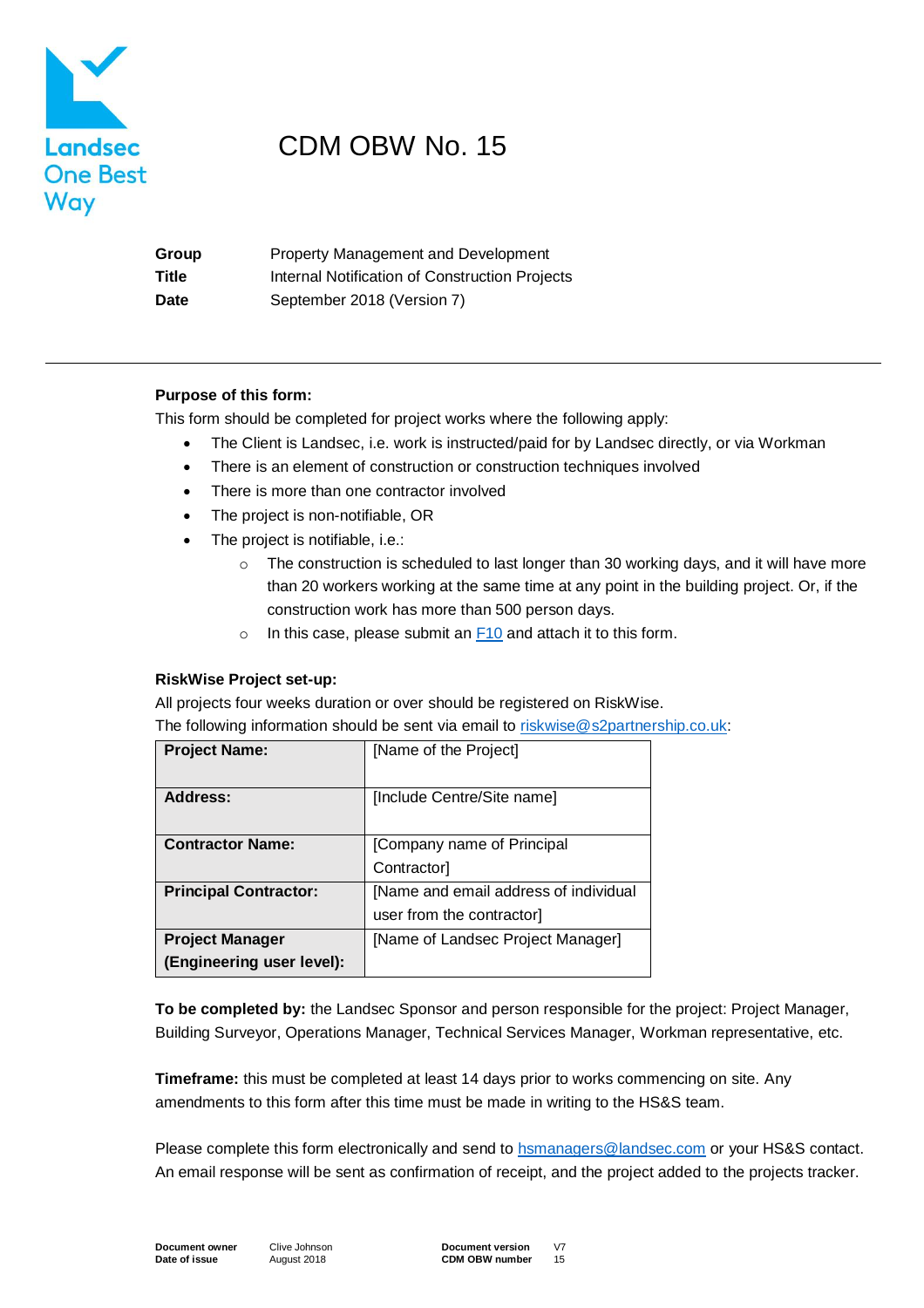

### **Contact details**

| <b>Landsec Sponsor name:</b>      |  |
|-----------------------------------|--|
| <b>Landsec Sponsor job title:</b> |  |
| <b>Landsec Sponsor tel:</b>       |  |
| Date of form completion:          |  |
| Date of pre-start meeting:        |  |

### **About the location of the project**

| <b>Portfolio</b><br>(Retail/London): | <b>Property name:</b> |  |
|--------------------------------------|-----------------------|--|
| <b>Project title:</b>                | Location of project:  |  |

### **About the project**

| <b>Description of</b><br>project        |            |                        |  |
|-----------------------------------------|------------|------------------------|--|
| Time allowed by                         |            |                        |  |
| client (in days)                        |            |                        |  |
| <b>Start date</b>                       |            | <b>Completion date</b> |  |
| No. of people on site                   |            | No. of contractors on  |  |
| (estimated)                             |            | site                   |  |
| Is this project                         | $\Box$ Yes |                        |  |
| notifiable?                             | $\Box$ No  | If yes, F10 Reference: |  |
| Description of the<br>construction work |            |                        |  |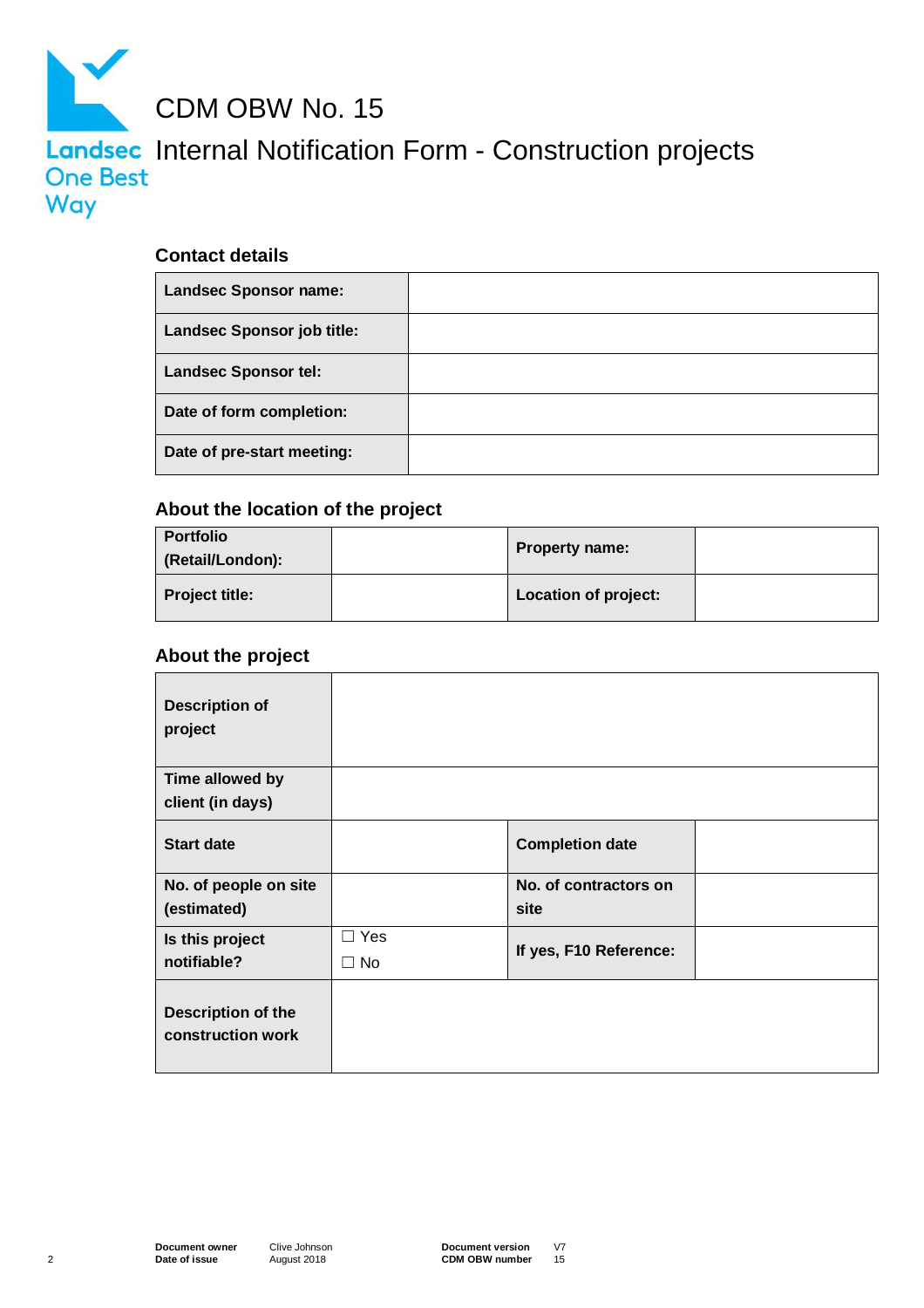

CDM OBW No. 15

# Landsec Internal Notification Form - Construction projects Way

### **About the parties involved**

See [Knowledge Library](https://landlink.landsec.com/sites/knowledgelibrary/HealthAndSafety/Pages/The%20Construction%20%28Design%20and%20Management%29%20Regulations%202015%20-%20construction%20projects.aspx) for HS&S Approved Lists. The Principal Designer may be internal or external, depending on project requirements.

| Name of approved<br><b>Principal Contractor:</b> | <b>SIMS number:</b>                  |  |
|--------------------------------------------------|--------------------------------------|--|
| Name of approved<br><b>Principal Designer:</b>   | Name of PD main point<br>of contact: |  |
| Other known<br>contractors:                      | Other designers:                     |  |

### **Assessment of risk and Construction Phase Plan**

| Yes [<br>$\sim$ | No <sub>1</sub> | Comment:        |
|-----------------|-----------------|-----------------|
|                 |                 |                 |
|                 |                 |                 |
| Yes $\Box$      | No <sub>1</sub> | Comment:        |
|                 |                 |                 |
|                 |                 |                 |
| Yes $\Box$      | No <sub>1</sub> | <b>Comment:</b> |
|                 |                 |                 |
|                 |                 |                 |
| Yes $\Box$      | No <sub>1</sub> | Comment:        |
|                 |                 |                 |
|                 |                 |                 |
| Yes $\Box$      | No <sub>1</sub> | Comment:        |
|                 |                 |                 |
|                 |                 |                 |
|                 |                 |                 |
|                 |                 |                 |
|                 |                 |                 |

| Type of activity (select all that apply): |            |                 |                 |
|-------------------------------------------|------------|-----------------|-----------------|
| <b>Demolition</b>                         | Yes $\Box$ | No <sub>1</sub> | <b>Comment:</b> |
| <b>Structural alterations</b>             | Yes $\Box$ | No $\square$    | Comment:        |